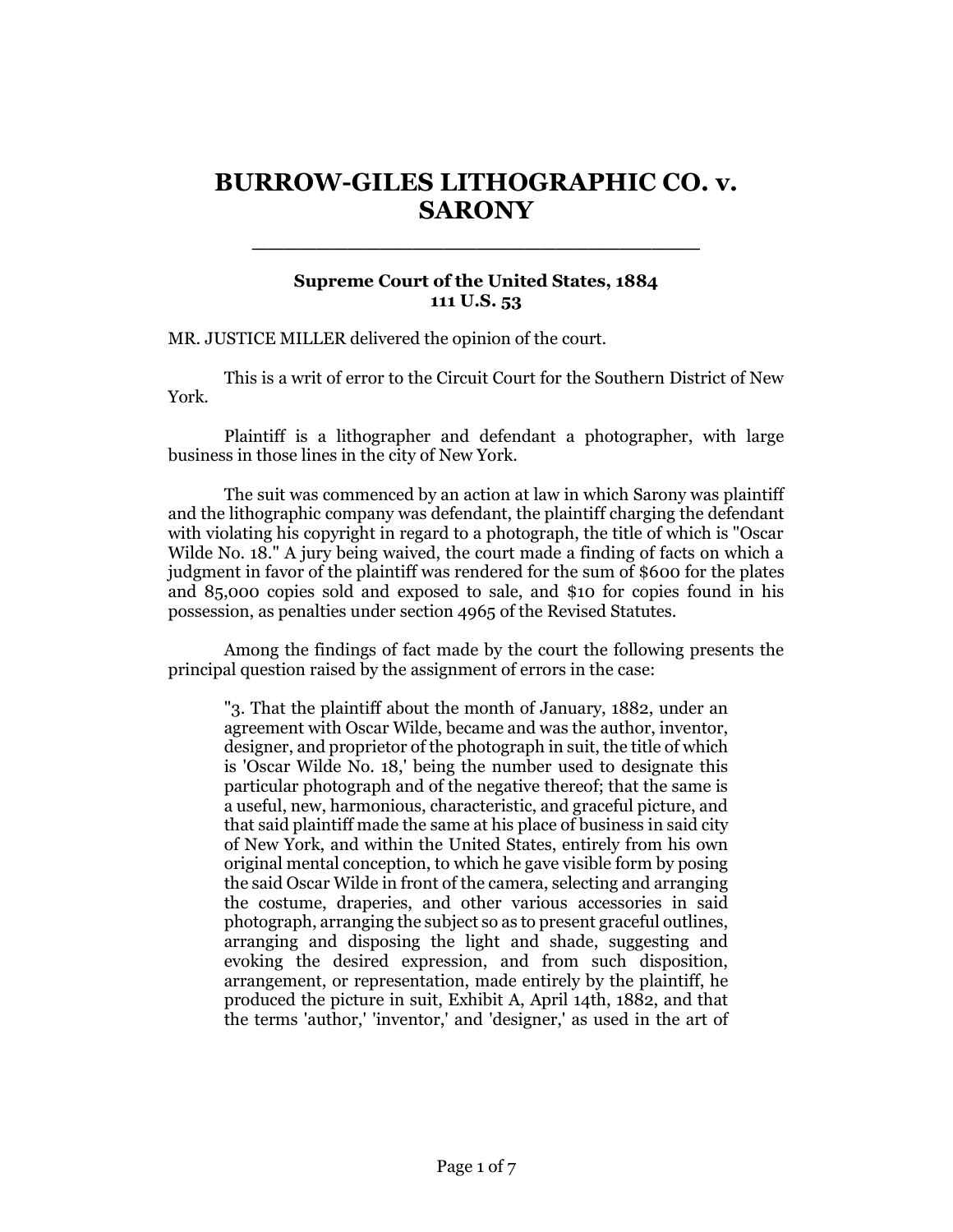photography and in the complaint, mean the person who so produced the photograph."

Other findings leave no doubt that plaintiff had taken all the steps required by the act of Congress to obtain copyright of this photograph, and section 4952 names photographs among other things for which the author, inventor, or designer may obtain copyright, which is to secure him the sole privilege of reprinting, publishing, copying and vending the same. That defendant is liable under that section and section 4965 there can be no question, if those sections are valid as they relate to photographs.

Accordingly, the two assignments of error in this court by plaintiff in error, are:

1. That the court below decided that Congress had and has the constitutional right to protect photographs and negatives thereof by copyright.

The second assignment related to the sufficiency of the words "Copyright, 1882, by N. Sarony," in the photographs, as a notice of the copyright of Napoleon Sarony under the act of Congress on that subject.

With regard to this latter question, it is enough to say, that the object of the statute is to give notice of the copyright to the public, by placing upon each copy, in some visible shape, the name of the author, the existence of the claim of exclusive right, and the date at which this right was obtained.

This notice is sufficiently given by the words "Copyright, 1882, by N. Sarony," found on each copy of the photograph. It clearly shows that a copyright is asserted, the date of which is 1882, and if the name Sarony alone was used, it would be a sufficient designation of the author until it is shown that there is some other Sarony.

When, in addition to this, the initial letter of the Christian name Napoleon is also given, the notice is complete.

The constitutional question is not free from difficulty:

The eighth section of the first article of the Constitution is the great repository of the powers of Congress, and by the eighth clause of that section Congress is authorized:

"To promote the progress of science and useful arts, by securing, for limited times to authors and inventors, the exclusive right to their respective writings and discoveries."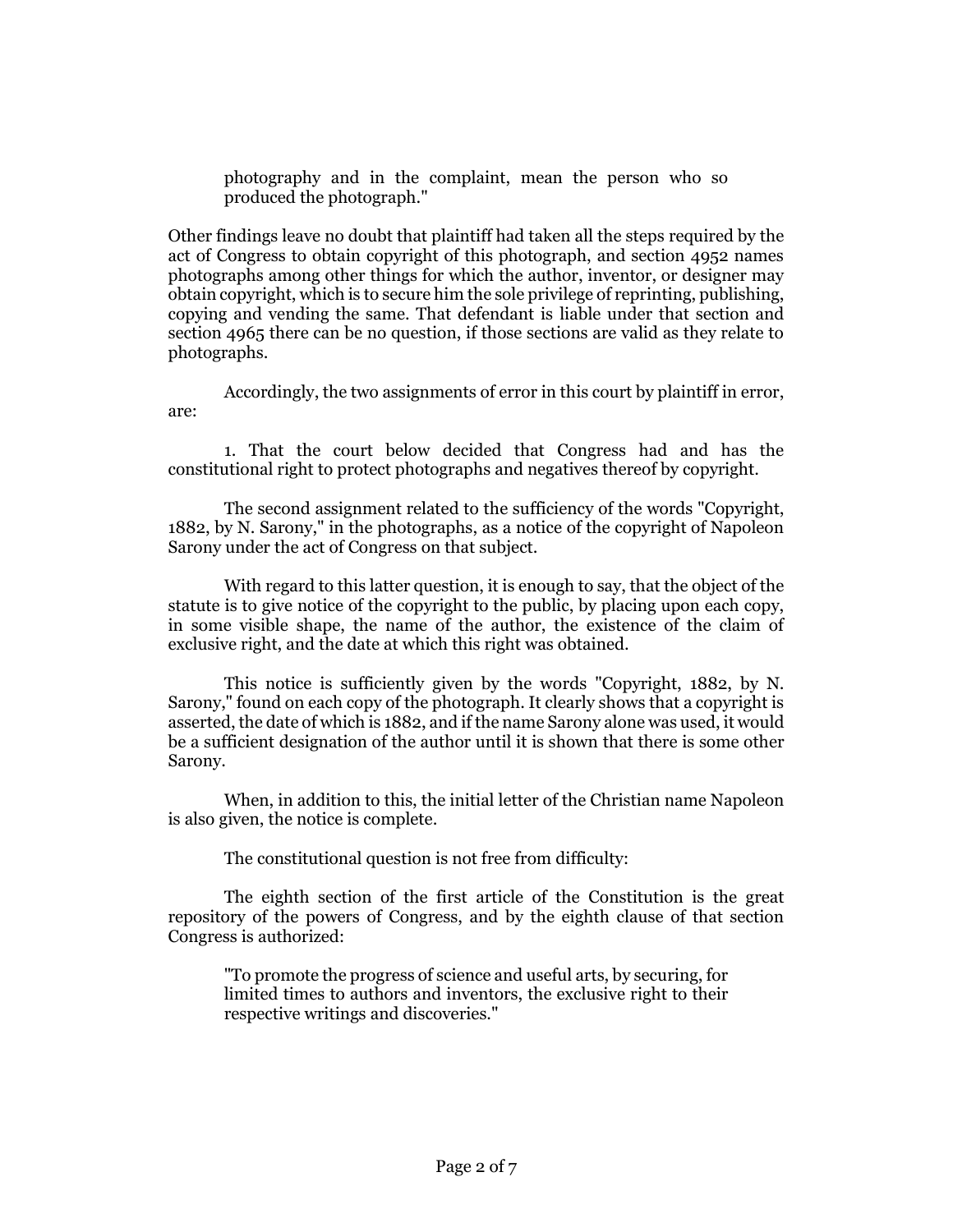The argument here is, that a photograph is not a writing nor the production of an author. Under the acts of Congress designed to give effect to this section, the persons who are to be benefited are divided into two classes, authors and inventors. The monopoly which is granted to the former is called a copyright, that given to the latter, letters patent, or, in the familiar language of the present day, patent right.

We have, then, copyright and patent right, and it is the first of these under which plaintiff asserts a claim for relief.

It is insisted in argument, that a photograph being a reproduction on paper of the exact features of some natural object or of some person, is not a writing of which the producer is the author.

Section 4952 of the Revised Statutes places photographs in the same class as things which may be copyrighted with "books, maps, charts, dramatic or musical compositions, engravings, cuts, prints, paintings, drawings, statutes, statuary, and models or designs intended to be perfected as works of the fine arts." "According to the practice of legislation in England and America," says Judge Bouvier, 2 Law Dictionary, 363, "the copyright is confined to the exclusive right secured to the author or proprietory of a writing or drawing which may be multiplied by the arts of printing in any of its branches."

The first Congress of the United States, sitting immediately after the formation of the Constitution, enacted that the "author or authors of any map, chart, book or books, being a citizen or resident of the United States, shall have the sole right and liberty of printing, reprinting, publishing and vending the same for the period of fourteen years from the recording of the title thereof in the clerk's office, as afterwards directed." 1 Stat. 124, 1.

This statute not only makes maps and charts subjects of copyright, but mentions them before books in the order of designation. The second section of an act to amend this act, approved April 29, 1802, 2 Stat. 171, enacts that from the first day of January thereafter, he who shall invent and design, engrave, etch or work, or from his own works shall cause to be designed and engraved, etched or worked, any historical or other print or prints shall have the same exclusive right for the term of fourteen years from recording the title thereof as prescribed by law.

By the first section of the act of February 3d, 1831, 4 Stat. 436, entitled an act to amend the several acts respecting copyright, musical compositions and cuts, in connection with prints and engravings, are added, and the period of protection is extended to twenty-eight years. The caption or title of this act uses the word copyright for the first time in the legislation of Congress.

The construction placed upon the Constitution by the first act of 1790, and the act of 1802, by the men who were contemporary with its formation, many of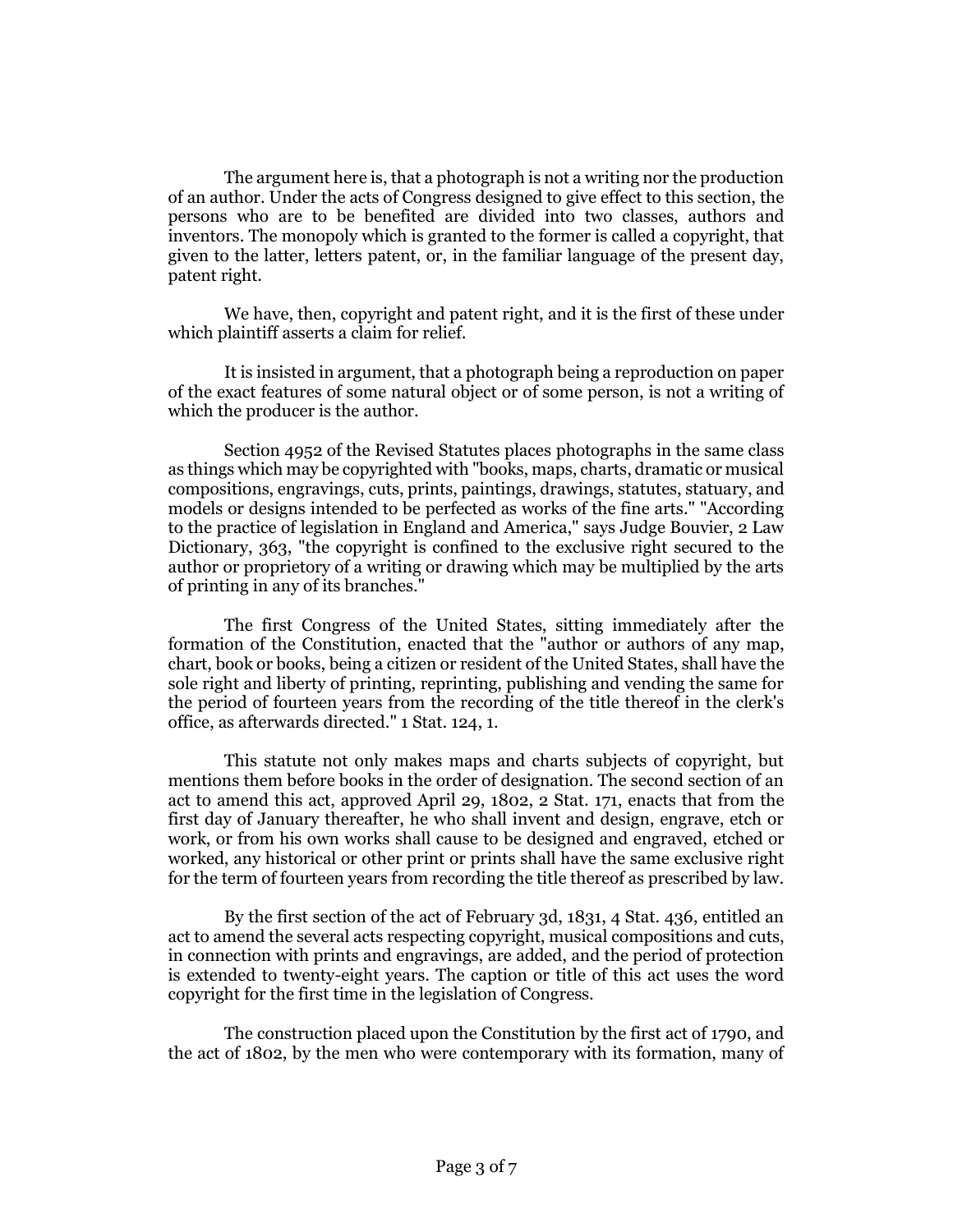whom were members of the convention which framed it, is of itself entitled to very great weight, and when it is remembered that the rights thus established have not been disputed during a period of nearly a century, it is almost conclusive.

Unless, therefore, photographs can be distinguished in the classification on this point from the maps, charts, designs, engravings, etchings, cuts, and other prints, it is difficult to see why Congress cannot make them the subject of copyright as well as the others.

These statutes certainly answer the objection that books only, or writing in the limited sense of a book and its author, are within the constitutional provision. Both these words are susceptible of a more enlarged definition than this. An author in that sense is "he to whom anything owes its origin; originator; maker; one who completes a work of science or literature." Worcester. So, also, no one would now claim that the word writing in this clause of the Constitution, though the only word used as to subjects in regard to which authors are to be secured, is limited to the actual script of the author, and excludes books and all other printed matter. By writings in that clause is meant the literary productions of those authors, and Congress very properly has declared these to include all forms of writing, printing, engraving, etching, &c., by which the ideas in the mind of the author are given visible expression. The only reason why photographs were not included in the extended list in the act of 1802 is probably that they did not exist, as photography as an art was then unknown, and the scientific principle on which it rests, and the chemicals and machinery by which it is operated, have all been discovered long since that statute was enacted.

Nor is it to be supposed that the framers of the Constitution did not understand the nature of copyright and the objects to which it was commonly applied, for copyright, as the exclusive right of a man to the production of his own genius or intellect, existed in England at that time, and the contest in the English courts, finally decided by a very close vote in the House of Lords, whether the statute of 8 Anne, chap. 19, which authorized copyright for a limited time, was a restraint to that extent on the common law or not, was then recent. It had attracted much attention, as the judgment of the King's Bench, delivered by Lord Mansfield, holding it was not such a restraint, in Miller v. Taylor, 4 Burrows, 2303, decided in 1769, was overruled on appeal in the House of Lords in 1774. Ibid. 2408. In this and other cases the whole question of the exclusive right to literary and intellectual productions had been freely discussed.

We entertain no doubt that the Constitution is broad enough to cover an act authorizing copyright of photographs, so far as they are representatives of original intellectual conceptions of the author.

But it is said that an engraving, a painting, a print, does embody the intellectual conception of its author, in which there is novelty, invention, originality, and therefore comes within the purpose of the Constitution in securing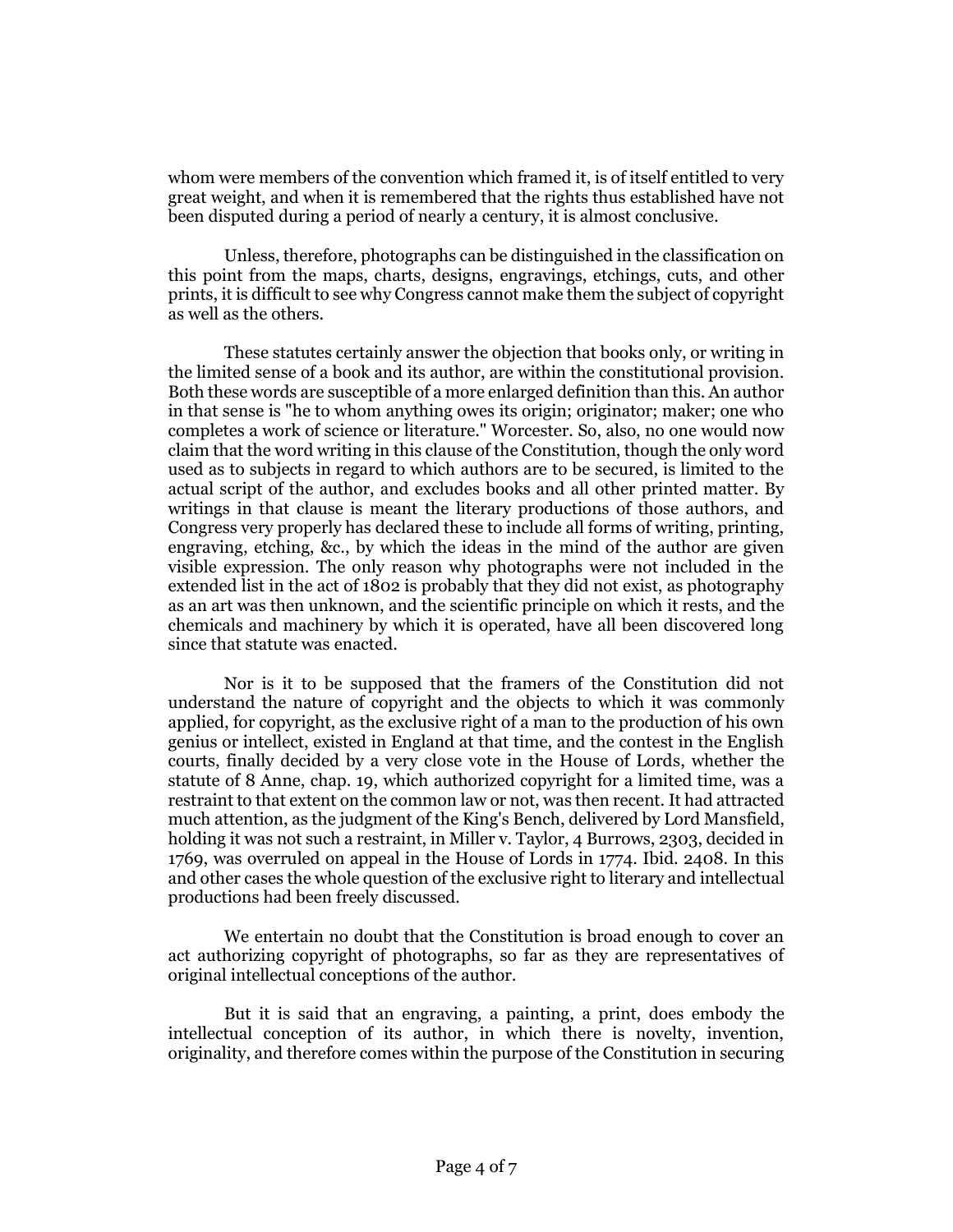its exclusive use or sale to its author, while the photograph is the mere mechanical reproduction of the physical features or outlines of some object animate or inanimate, and involves no originality of thought or any novelty in the intellectual operation connected with its visible reproduction in shape of a picture. That while the effect of light on the prepared plate may have been a discovery in the production of these pictures, and patents could properly be obtained for the combination of the chemicals, for their application to the paper or other surface, for all the machinery by which the light reflected from the object was thrown on the prepared plate, and for all the improvements in this machinery, and in the materials, the remainder of the process is merely mechanical, with no place for novelty, invention or originality. It is simply the manual operation, by the use of these instruments and preparations, of transferring to the plate the visible representation of some existing object, the accuracy of this representation being its highest merit.

This may be true in regard to the ordinary production of a photograph, and, further, that in such case a copyright is no protection. On the question as thus stated we decide nothing.

In regard, however, to the kindred subject of patents for invention, they cannot by law be issued to the inventor until the novelty, the utility, and the actual discovery or invention by the claimant have been established by proof before the Commissioner of Patents; and when he has secured such a patent, and undertakes to obtain redress for a violation of his right in a court of law, the question of invention, of novelty, of originality, is always open to examination. Our copyright system has no such provision for previous examination by a proper tribunal as to the originality of the book, map, or other matter offered for copyright. A deposit of two copies of the article or work with the Librarian of Congress, with the name of the author and its title page, is all that is necessary to secure a copyright. It is, therefore, much more important that when the supposed author sues for a violation of his copyright, the existence of those facts of originality, of intellectual production, of thought, and conception on the part of the author should be proved, than in the case of a patent right.

In the case before us we think this has been done.

The third finding of facts says, in regard to the photograph in question, that it is a "useful, new, harmonious, characteristic, and graceful picture, and that plaintiff made the same . . . entirely from his own original mental conception, to which he gave visible form by posing the said Oscar Wilde in front of the camera, selecting and arranging the costume, draperies, and other various accessories in said photograph, arranging the subject so as to present graceful outlines, arranging and disposing the light and shade, suggesting and evoking the desired expression, and from such disposition, arrangement, or representation, made entirely by plaintiff, he produced the picture in suit."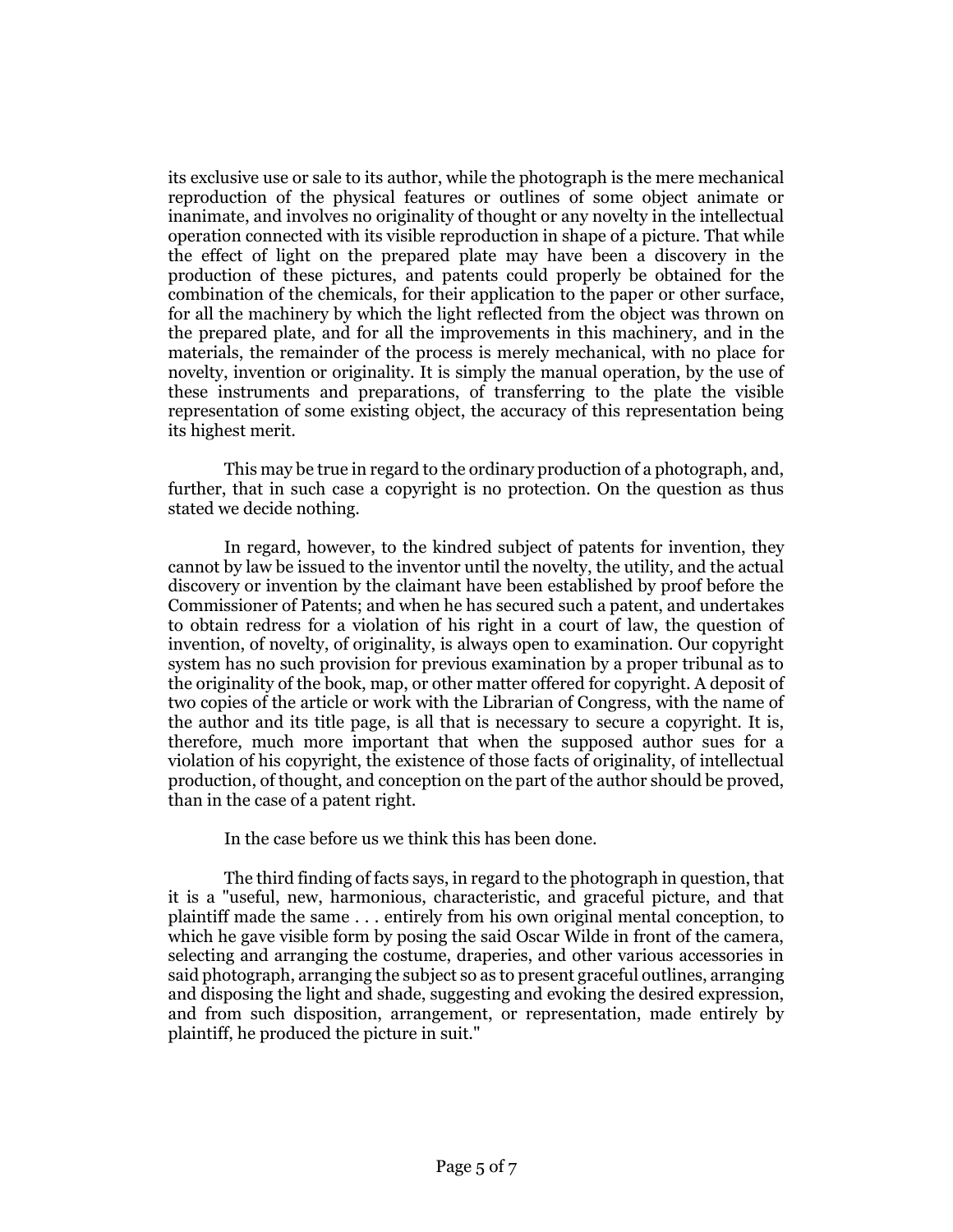These findings, we think, show this photograph to be an original work of art, the product of plaintiff's intellectual invention, of which plaintiff is the author, and of a class of inventions for which the Constitution intended that Congress should secure to him the exclusive right to use, publish and sell, as it has done by section 4952 of the Revised Statutes.

The question here presented is one of first impression under our Constitution, but an instructive case of the same class is that of Nottage v. Jackson, 11 Q.B.D. 627, decided in that court on appeal, August, 1883.

The first section of the act of 25 and 26 Victoria, chap. 68, authorizes the author of a photograph, upon making registry of it under the copyright act of 1882, to have a monopoly of its reproduction and multiplication during the life of the author.

The plaintiffs in that case described themselves as the authors of the photograph which was pirated, in the registration of it. It appeared that they had arranged with the captain of the Australian cricketers to take a photograph of the whole team in a group; and they sent one of the artists in their employ from London to some country town to do it.

The question in the case was whether the plaintiffs, who owned the establishment in London, where the photographs were made from the negative and were sold, and who had the negative taken by one of their men, were the authors, or the man who, for their benefit, took the negative. It was held that the latter was the author, and the action failed, because plaintiffs had described themselves as authors.

Brett, M. R., said, in regard to who was the author: "The nearest I can come to, is that it is the person who effectively is as near as he can be, the cause of the picture which is produced, that is, the person who has superintended the arrangement, who has actually formed the picture by putting the persons in position, and arranging the place where the people are to be--the man who is the effective cause of that."

Lord Justice Cotton said: "In my opinion, 'author' involves originating, making, producing, as the inventive or master mind, the thing which is to be protected, whether it be a drawing, or a painting, or a photograph;" and Lord Justice Bowen says that photography is to be treated for the purposes of the act as an art, and the author is the man who really represents, creates, or gives effect to the idea, fancy, or imagination.

The appeal of plaintiffs from the original judgment against them was accordingly dismissed.